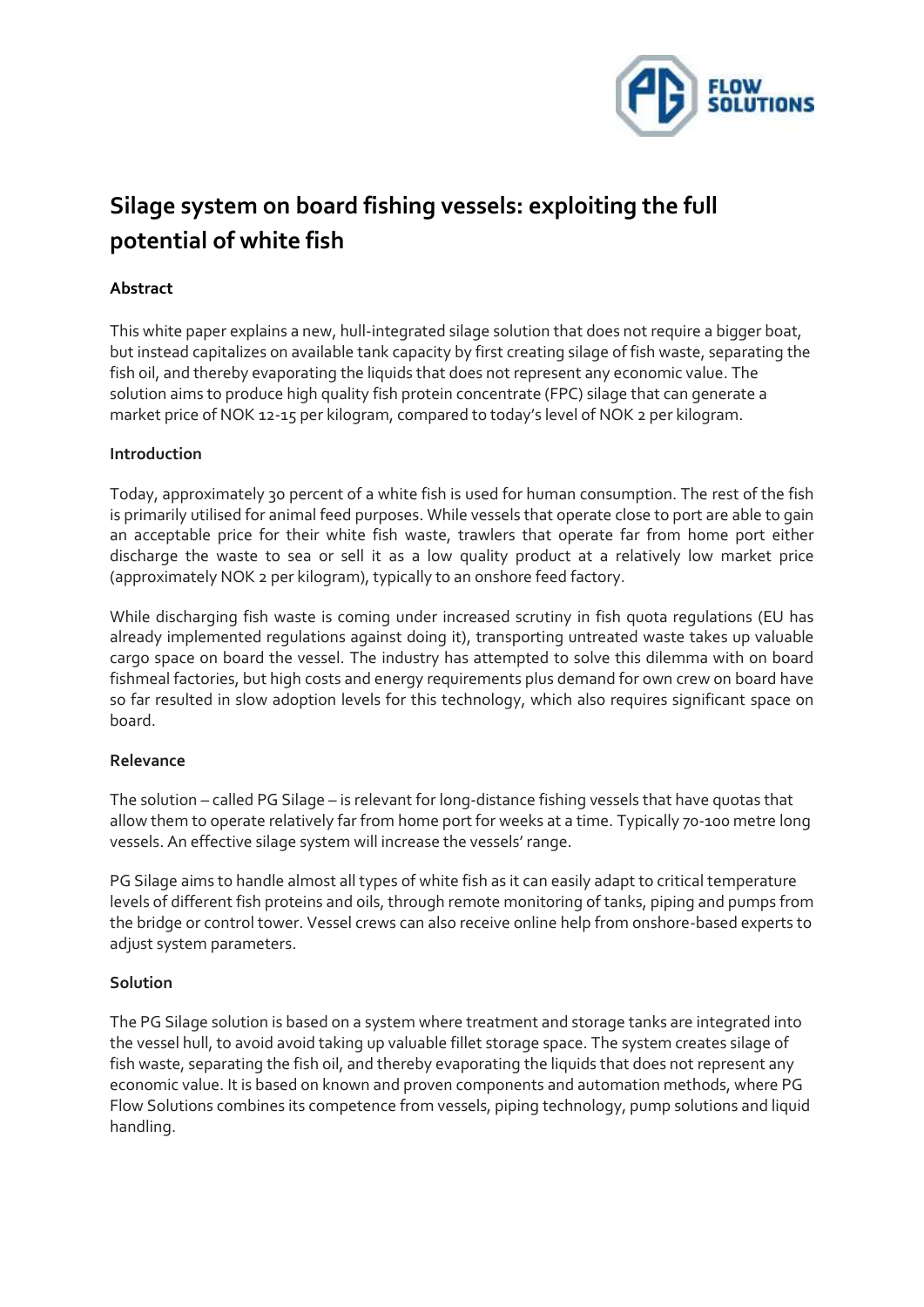

The process can be briefly summarized as this: fresh raw material is gathered in a tank directly under the on board fillet machine. After milling, the autolysis process takes place in this tank. The majority of the fish bone is separated here. The silage is then transported to another tank, which is heated up to its maximum tolerance level in order to separate the fish oil and move it into a separate storage tank. The system uses recycled heat from the main engine to manage the heating process. The silage is then moved to a new tank, where remaining liquids are extracted through evaporation. When sufficiently evaporated, the silage is moved to storage tanks that allows it to be sold as fresh FPC. See also process outline below:



PG Flow Solutions will define all specific requirements for volumes, pumps and tank designs that a ship designer requires to accept as a guarantee for the silage process.

The PG Silage solution has patents pending.

## **Costs and benefits**

PG Silage aims to function as cost effective method of generating a high-value end product that satisfies current and future regulatory requirements, and has low energy consumption. A key feature of the solution is that it will be integrated into the ship's hull to avoid taking up valuable storage space required for the fillets.

Approximately 2,700 tonnes of fish is required to generate 1,000 tonnes of fish fillet. The remaining 1,700 tonnes is fish waste and equivalent to approximately 1,700m<sup>3</sup> with a density of 1kg/l. The PG Silage method manages to reduce this to approximately 310m<sup>3</sup> of fish oil and 530m<sup>3</sup> concentrated FPC. The concentrated product can be stored up to two months, so that a high quality FPC product can be supplied to a feed producer at a typical price of NOK 12-15 per kilogram.

At a conservative price of NOK 12.50, the 530m<sup>3</sup> concentrated silage will generate revenues of NOK 6.6 million, while 310m<sup>3</sup> of fish oil will generate revenues of approximately NOK 3.1 million (NOK 9.7 million for both products). Payment for fishbones comes in addition to this.

PG Flow Solutions estimates that the total purchasing cost for the silage system, tanks and piping systems, including engineering, production and start-up costs, will be approximately NOK 50-70 million for a freezer trawler with 1,000 tonnes fillet storage capacity.